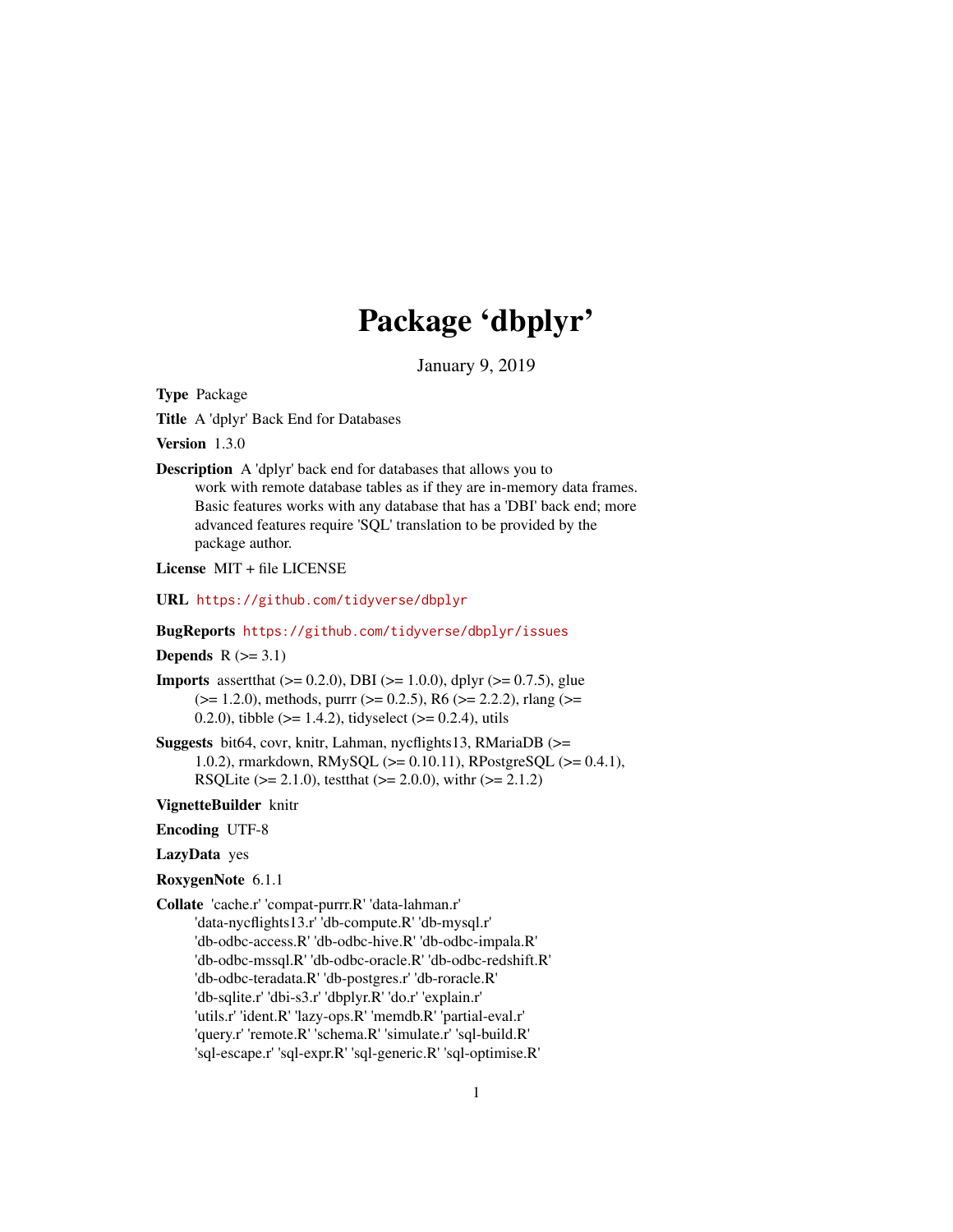<span id="page-1-0"></span>'sql-query.R' 'sql-render.R' 'sql.R' 'src-sql.r' 'src\_dbi.R' 'tbl-lazy.R' 'tbl-sql.r' 'test-frame.R' 'testthat.r' 'translate-sql-helpers.r' 'translate-sql-window.r' 'translate-sql-base.r' 'translate-sql-clause.r' 'translate-sql-odbc.R' 'translate-sql-paste.R' 'translate-sql.r' 'utils-format.r' 'window.R' 'zzz.R'

# NeedsCompilation no

Author Hadley Wickham [aut, cre], Edgar Ruiz [aut], RStudio [cph, fnd]

Maintainer Hadley Wickham <hadley@rstudio.com>

Repository CRAN

Date/Publication 2019-01-09 13:20:07 UTC

# R topics documented:

| Index | 18 |
|-------|----|
|       |    |
|       |    |
|       |    |
|       |    |
|       |    |
|       |    |
|       |    |
|       |    |
|       |    |
|       |    |
|       |    |
|       |    |
|       |    |
|       |    |

build\_sql *Build a SQL string.*

#### Description

This is a convenience function that should prevent sql injection attacks (which in the context of dplyr are most likely to be accidental not deliberate) by automatically escaping all expressions in the input, while treating bare strings as sql. This is unlikely to prevent any serious attack, but should make it unlikely that you produce invalid sql.

#### Usage

```
build_sql(..., .env = parent.frame(), con = sql_current\_con())
```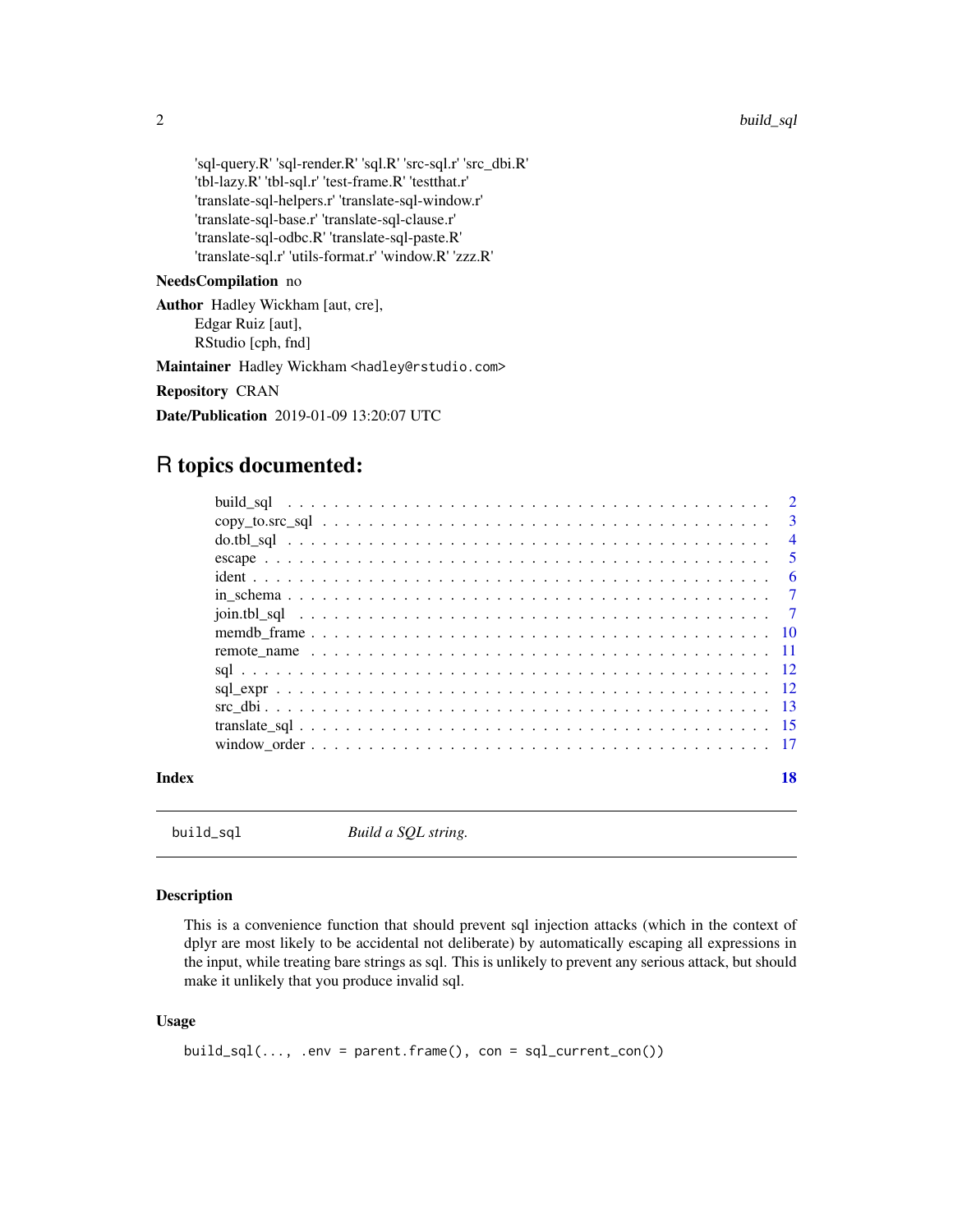# <span id="page-2-0"></span>copy\_to.src\_sql 3

#### Arguments

| $\cdots$ | input to convert to SQL. Use $sq1()$ to preserve user input as is (dangerous), and<br>ident() to label user input as sql identifiers (safe) |
|----------|---------------------------------------------------------------------------------------------------------------------------------------------|
| .env     | the environment in which to evalute the arguments. Should not be needed in<br>typical use.                                                  |
| con      | database connection; used to select correct quoting characters.                                                                             |

#### Examples

```
build_sql("SELECT * FROM TABLE")
x < - "TABLE"
build_sql("SELECT * FROM ", x)
build_sql("SELECT * FROM ", ident(x))
build_sql("SELECT * FROM ", sql(x))
# http://xkcd.com/327/
name <- "Robert'); DROP TABLE Students;--"
build_sql("INSERT INTO Students (Name) VALUES (", name, ")")
```
copy\_to.src\_sql *Copy a local data frame to a DBI backend.*

#### Description

This [copy\\_to\(\)](#page-0-0) method works for all DBI sources. It is useful for copying small amounts of data to a database for examples, experiments, and joins. By default, it creates temporary tables which are typically only visible to the current connection to the database.

#### Usage

```
## S3 method for class 'src_sql'
copy_to(dest, df, name = deparse(substitute(df)),
 overwrite = FALSE, types = NULL, temporary = TRUE,
  unique\_indexes = NULL, indexes = NULL, analyze = TRUE, ...)
```
#### Arguments

| dest      | remote data source                                                                                                                                                                                                             |
|-----------|--------------------------------------------------------------------------------------------------------------------------------------------------------------------------------------------------------------------------------|
| df        | A local data frame, a tbl_sql from same source, or a tbl_sql from another<br>source. If from another source, all data must transition through R in one pass,<br>so it is only suitable for transferring small amounts of data. |
| name      | name for new remote table.                                                                                                                                                                                                     |
| overwrite | If TRUE, will overwrite an existing table with name name. If FALSE, will throw<br>an error if name already exists.                                                                                                             |
| types     | a character vector giving variable types to use for the columns. See http://<br>www.sqlite.org/datatype3.html for available types.                                                                                             |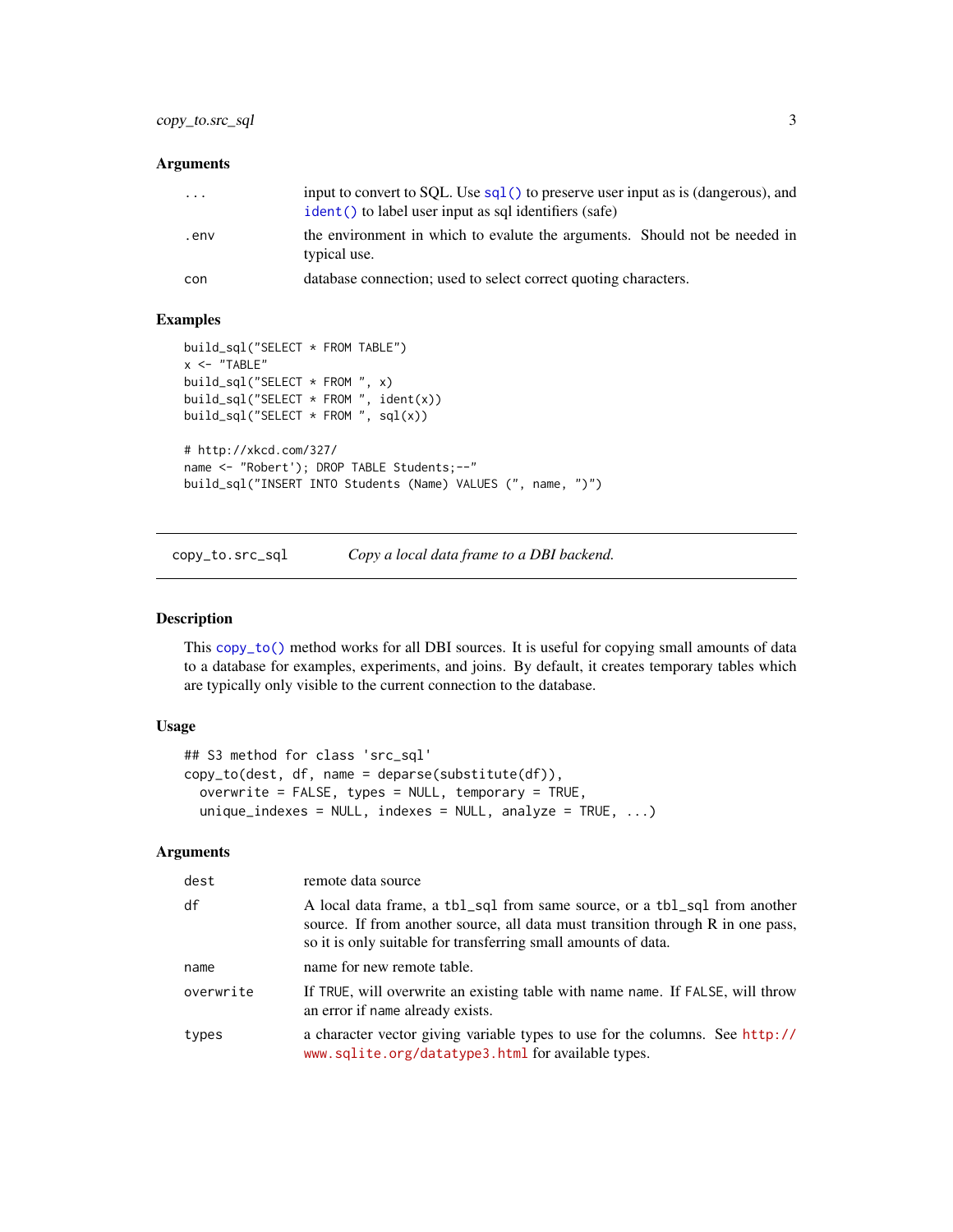<span id="page-3-0"></span>

| temporary  | if TRUE, will create a temporary table that is local to this connection and will be<br>automatically deleted when the connection expires                                    |
|------------|-----------------------------------------------------------------------------------------------------------------------------------------------------------------------------|
|            | unique_indexes a list of character vectors. Each element of the list will create a new unique<br>index over the specified column(s). Duplicate rows will result in failure. |
| indexes    | a list of character vectors. Each element of the list will create a new index.                                                                                              |
| analyze    | if TRUE (the default), will automatically ANALYZE the new table so that the<br>query optimiser has useful information.                                                      |
| $\ddots$ . | other parameters passed to methods.                                                                                                                                         |

#### Value

A [tbl\(\)](#page-0-0) object (invisibly).

#### Examples

```
library(dplyr)
set.seed(1014)
mtcars$model <- rownames(mtcars)
mtcars2 <- src_memdb() %>%
  copy_to(mtcars, indexes = list("model"), overwrite = TRUE)
mtcars2 %>% filter(model == "Hornet 4 Drive")
cyl8 <- mtcars2 %>% filter(cyl == 8)
cyl8_cached <- copy_to(src_memdb(), cyl8)
# copy_to is called automatically if you set copy = TRUE
# in the join functions
df \leftarrow tible(cyl = c(6, 8))mtcars2 %>% semi_join(df, copy = TRUE)
```
do.tbl\_sql *Perform arbitrary computation on remote backend*

#### Description

Perform arbitrary computation on remote backend

#### Usage

```
## S3 method for class 'tbl_sql'
do(.data, ..., .chunk_size = 10000L)
```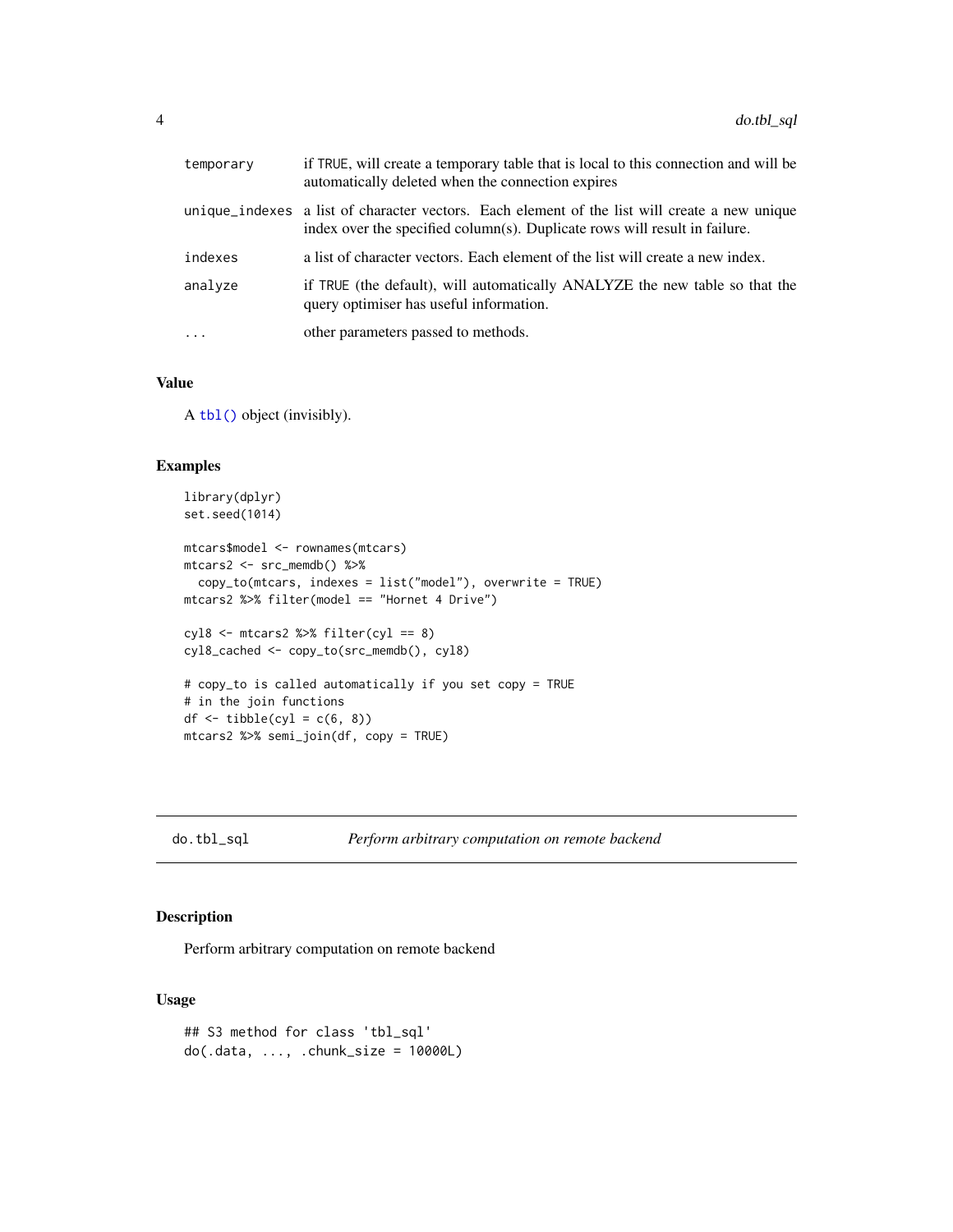#### <span id="page-4-0"></span>escape 5

# Arguments

| .data                   | a tbl                                                                                                                                                                                                                                        |
|-------------------------|----------------------------------------------------------------------------------------------------------------------------------------------------------------------------------------------------------------------------------------------|
| $\cdot$ $\cdot$ $\cdot$ | Expressions to apply to each group. If named, results will be stored in a new<br>column. If unnamed, should return a data frame. You can use. to refer to the<br>current group. You can not mix named and unnamed arguments.                 |
| .chunk_size             | The size of each chunk to pull into R. If this number is too big, the process will<br>be slow because R has to allocate and free a lot of memory. If it's too small, it<br>will be slow, because of the overhead of talking to the database. |

escape *Escape/quote a string.* 

# Description

Escape/quote a string.

# Usage

 $\text{escape}(x, \text{ parents} = \text{NA}, \text{ collapse} = "", \text{con} = \text{NULL})$  $sql\_vector(x, parens = NA, collapse = "", con = NULL)$ 

# Arguments

| x                | An object to escape. Existing sql vectors will be left as is, character vectors are<br>escaped with single quotes, numeric vectors have trailing . 0 added if they're<br>whole numbers, identifiers are escaped with double quotes. |
|------------------|-------------------------------------------------------------------------------------------------------------------------------------------------------------------------------------------------------------------------------------|
| parens, collapse |                                                                                                                                                                                                                                     |
|                  | Controls behaviour when multiple values are supplied. parens should be a log-<br>ical flag, or if NA, will wrap in parent if length $> 1$ .                                                                                         |
|                  | Default behaviour: lists are always wrapped in parens and separated by com-<br>mas, identifiers are separated by commas and never wrapped, atomic vectors are<br>separated by spaces and wrapped in parens if needed.               |
| con              | Database connection. If not specified, uses SQL 92 conventions.                                                                                                                                                                     |
|                  |                                                                                                                                                                                                                                     |

```
# Doubles vs. integers
escape(1:5)
escape(c(1, 5.4))# String vs known sql vs. sql identifier
escape("X")
escape(sql("X"))
escape(ident("X"))
```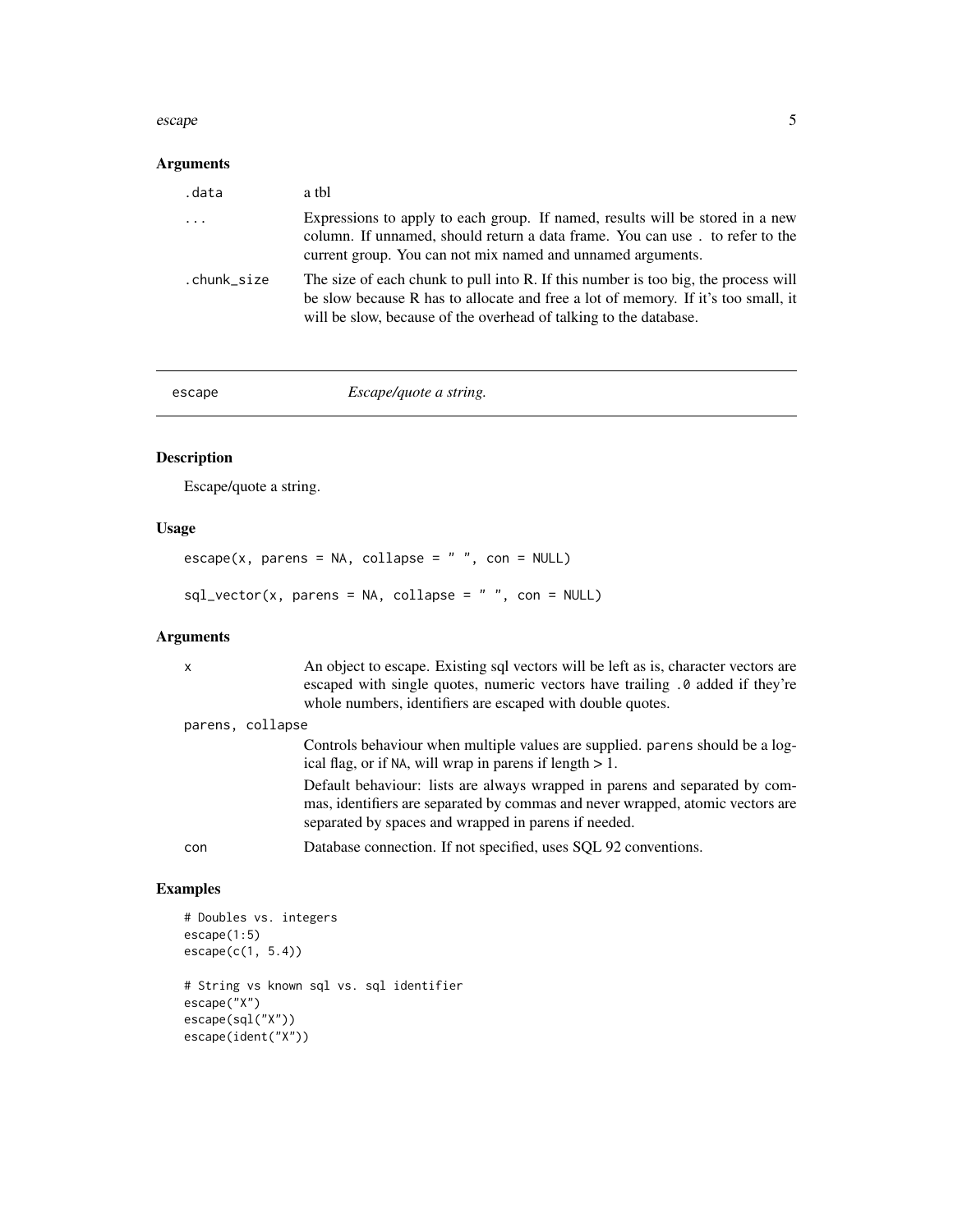$\sim$  6 identified by  $\sim$  identified by  $\sim$  identified by  $\sim$  identified by  $\sim$  identified by  $\sim$  identified by  $\sim$  in  $\sim$  in  $\sim$  in  $\sim$  in  $\sim$  in  $\sim$  in  $\sim$  in  $\sim$  in  $\sim$  in  $\sim$  in  $\sim$  in  $\sim$  in  $\sim$  in

```
# Escaping is idempotent
escape("X")
escape(escape("X"))
escape(escape(escape("X")))
```
<span id="page-5-1"></span>ident *Flag a character vector as SQL identifiers*

# Description

ident() takes unquoted strings and flags them as identifiers. ident\_q() assumes its input has already been quoted, and ensures it does not get quoted again. This is currently used only for for schema.table.

#### Usage

ident(...) ident\_q(...) is.ident(x)

#### Arguments

| $\cdots$ | A character vector, or name-value pairs |
|----------|-----------------------------------------|
|          | An object                               |

# Examples

```
# SQL92 quotes strings with '
escape("x")
# And identifiers with "
ident("x")
escape(ident("x"))
```
# You can supply multiple inputs ident(a = "x", b = "y")  $ident_q(a = "x", b = "y")$ 

<span id="page-5-0"></span>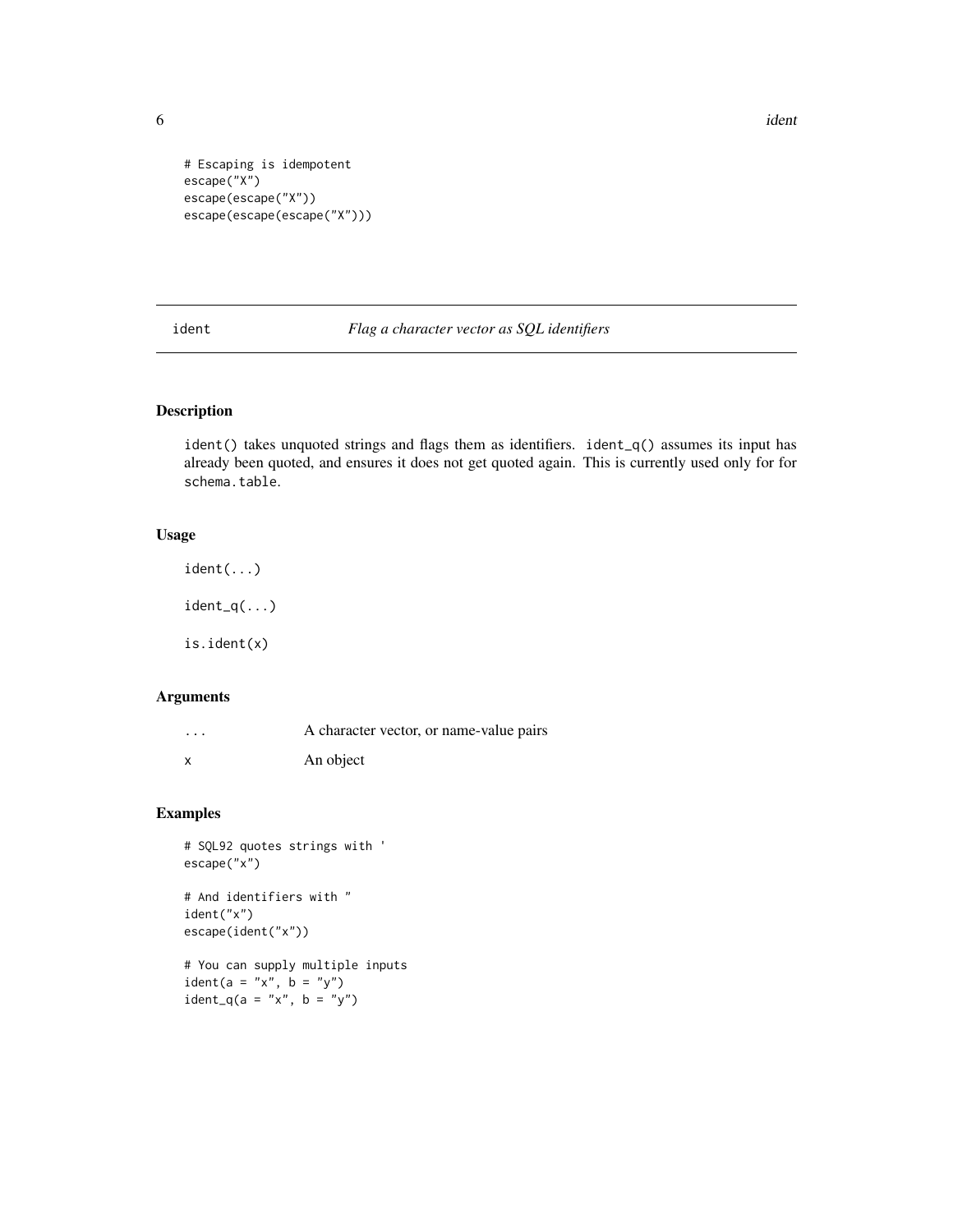<span id="page-6-0"></span>

Refer to a table in a schema

#### Usage

in\_schema(schema, table)

#### **Arguments**

schema, table Names of schema and table.

# Examples

```
in_schema("my_schema", "my_table")
```

```
# Example using schemas with SQLite
con <- DBI::dbConnect(RSQLite::SQLite(), ":memory:")
src <- src_dbi(con, auto_disconnect = TRUE)
```

```
# Add auxilary schema
tmp <- tempfile()
DBI::dbExecute(con, paste0("ATTACH '", tmp, "' AS aux"))
```

```
library(dplyr, warn.conflicts = FALSE)
copy_to(con, iris, "df", temporary = FALSE)
copy_to(con, mtcars, in_schema("aux", "df"), temporary = FALSE)
```
con %>% tbl("df") con %>% tbl(in\_schema("aux", "df"))

join.tbl\_sql *Join sql tbls.*

# Description

See [join](#page-0-0) for a description of the general purpose of the functions.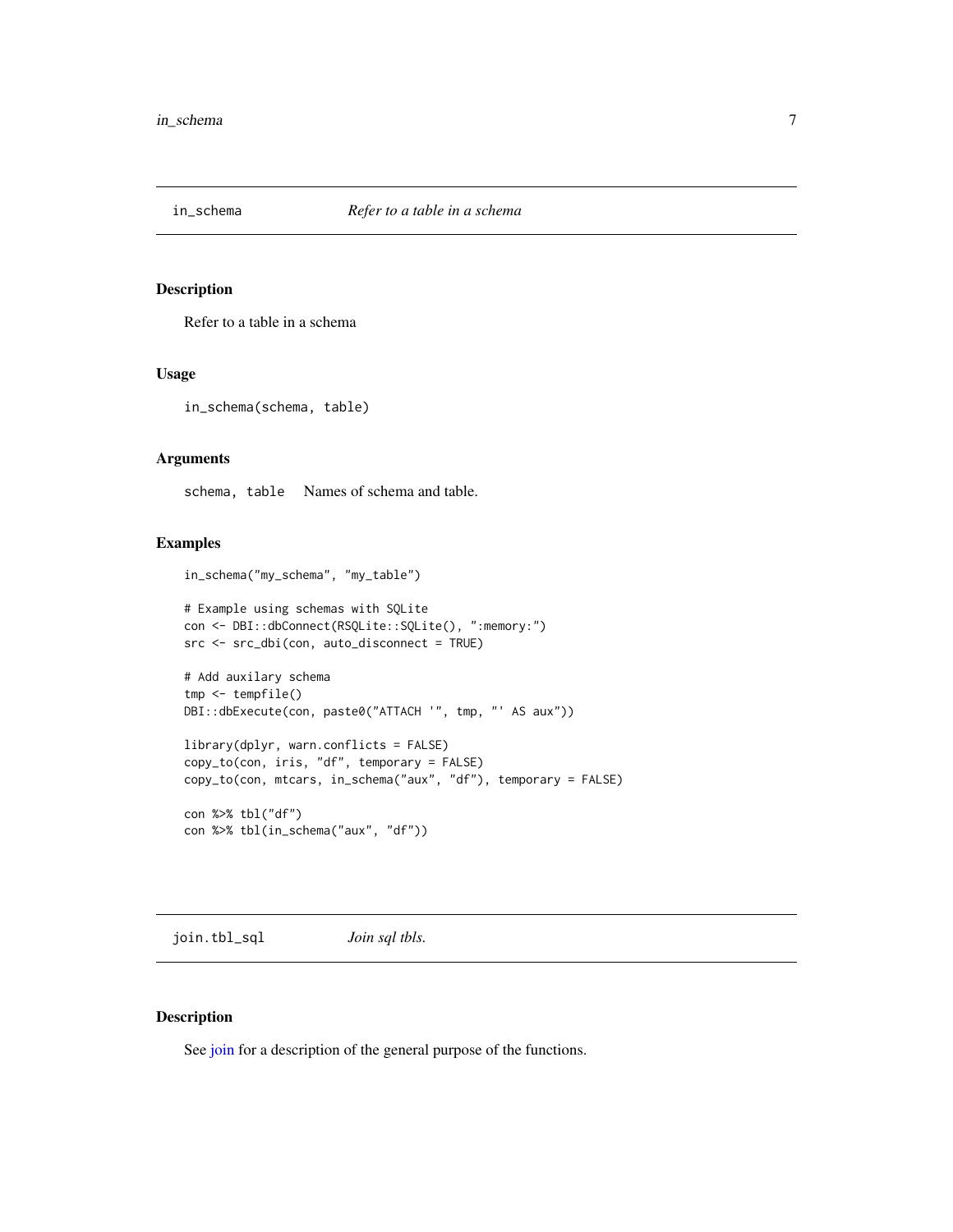#### Usage

```
## S3 method for class 'tbl_lazy'
inner\_join(x, y, by = NULL, copy = FALSE,sufficient = c("x", "y"), auto_index = FALSE, ...)## S3 method for class 'tbl_lazy'
left\_join(x, y, by = NULL, copy = FALSE,sufficient x = c("x", "y"), auto_index = FALSE, ...)## S3 method for class 'tbl_lazy'
right\_join(x, y, by = NULL, copy = FALSE,sufficient x = c("x", "y"), auto_index = FALSE, ...)## S3 method for class 'tbl_lazy'
full\_join(x, y, by = NULL, copy = FALSE,sufficient = c("x", "y"), auto_index = FALSE, ...)## S3 method for class 'tbl_lazy'
semi\_join(x, y, by = NULL, copy = FALSE,auto\_index = FALSE, ...)## S3 method for class 'tbl_lazy'
anti\_join(x, y, by = NULL, copy = FALSE,auto\_index = FALSE, ...)
```
# Arguments

| X          | tbls to join                                                                                                                                                                                                                                                                                                                                                                                                                                                         |
|------------|----------------------------------------------------------------------------------------------------------------------------------------------------------------------------------------------------------------------------------------------------------------------------------------------------------------------------------------------------------------------------------------------------------------------------------------------------------------------|
| У          | tbls to join                                                                                                                                                                                                                                                                                                                                                                                                                                                         |
| by         | a character vector of variables to join by. If NULL, the default, $\star$ _join() will do<br>a natural join, using all variables with common names across the two tables. A<br>message lists the variables so that you can check they're right (to suppress the<br>message, simply explicitly list the variables that you want to join).<br>To join by different variables on x and y use a named vector. For example,<br>by = $c("a" = "b")$ will match x.a to y.b. |
| copy       | If $x$ and $y$ are not from the same data source, and copy is TRUE, then $y$ will<br>be copied into a temporary table in same database as $x. *$ join() will auto-<br>matically run ANALYZE on the created table in the hope that this will make you<br>queries as efficient as possible by giving more data to the query planner.<br>This allows you to join tables across srcs, but it's potentially expensive operation<br>so you must opt into it.               |
| suffix     | If there are non-joined duplicate variables in x and y, these suffixes will be added<br>to the output to disambiguate them. Should be a character vector of length 2.                                                                                                                                                                                                                                                                                                |
| auto_index | if copy is TRUE, automatically create indices for the variables in by. This may<br>speed up the join if there are matching indexes in x.                                                                                                                                                                                                                                                                                                                             |
| $\cdots$   | other parameters passed onto methods, for instance, na_matches to control how<br>NA values are matched. See join.tbl_df for more.                                                                                                                                                                                                                                                                                                                                    |

<span id="page-7-0"></span>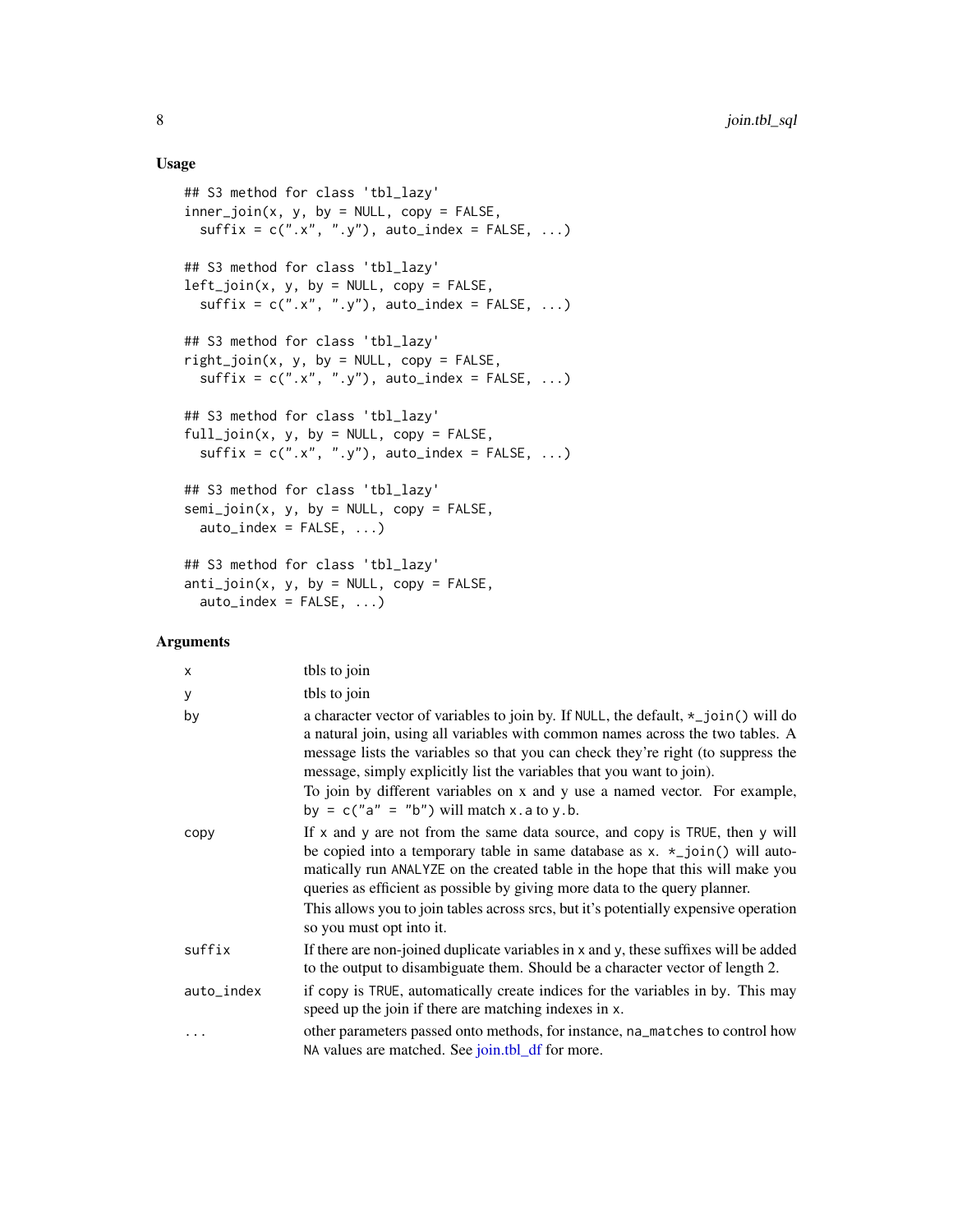#### join.tbl\_sql 9

#### Implementation notes

Semi-joins are implemented using WHERE EXISTS, and anti-joins with WHERE NOT EXISTS. Support for semi-joins is somewhat partial: you can only create semi joins where the x and y columns are compared with = not with more general operators.

```
## Not run:
library(dplyr)
if (has_lahman("sqlite")) {
# Left joins ----------------------------------------------------------------
lahman_s <- lahman_sqlite()
batting <- tbl(lahman_s, "Batting")
team_info <- select(tbl(lahman_s, "Teams"), yearID, lgID, teamID, G, R:H)
# Combine player and whole team statistics
first_stint <- select(filter(batting, stint == 1), playerID:H)
both <- left_join(first_stint, team_info, type = "inner", by = c("yearID", "teamID", "lgID"))
head(both)
explain(both)
# Join with a local data frame
grid <- expand.grid(
  teamID = c("WAS", "ATL", "PHI", "NYA"),
 yearID = 2010:2012)
top4a <- left_join(batting, grid, copy = TRUE)
explain(top4a)
# Indices don't really help here because there's no matching index on
# batting
top4b <- left_join(batting, grid, copy = TRUE, auto_index = TRUE)
explain(top4b)
# Semi-joins ----------------------------------------------------------------
people <- tbl(lahman_s, "Master")
# All people in half of fame
hof <- tbl(lahman_s, "HallOfFame")
semi_join(people, hof)
# All people not in the hall of fame
anti_join(people, hof)
# Find all managers
manager <- tbl(lahman_s, "Managers")
semi_join(people, manager)
# Find all managers in hall of fame
famous_manager <- semi_join(semi_join(people, manager), hof)
famous_manager
```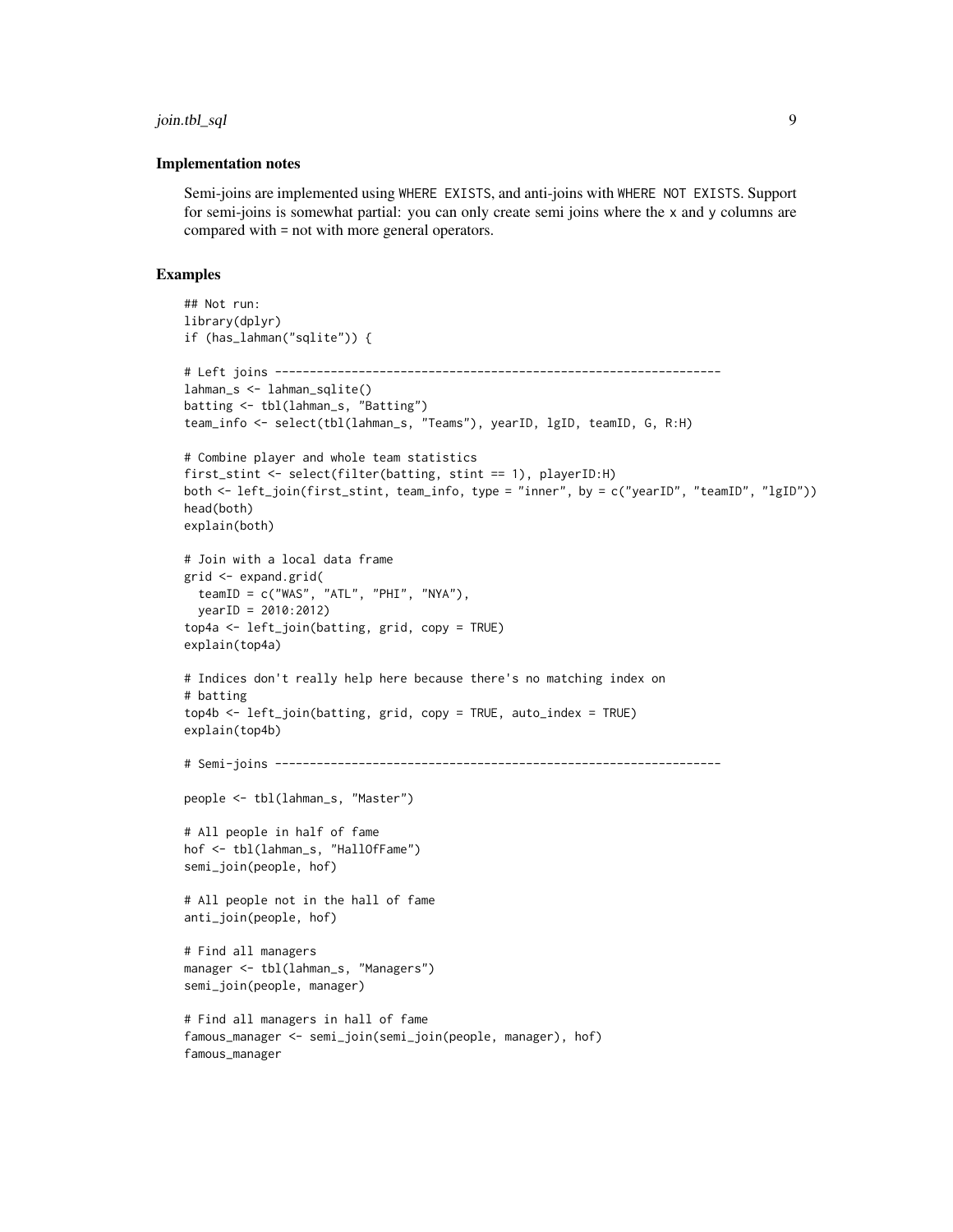# <span id="page-9-0"></span>10 memdb\_frame

```
explain(famous_manager)
# Anti-joins ----------------------------------------------------------------
# batters without person covariates
anti_join(batting, people)
}
## End(Not run)
```
memdb\_frame *Create a database table in temporary in-memory database.*

# <span id="page-9-1"></span>Description

memdb\_frame() works like [tibble::tibble\(\)](#page-0-0), but instead of creating a new data frame in R, it creates a table in [src\\_memdb\(\)](#page-9-1).

#### Usage

memdb\_frame(..., .name = random\_table\_name())

src\_memdb()

# Arguments

| $\cdots$ | A set of name-value pairs. Arguments are evaluated sequentially, so you can re-<br>fer to previously created elements. These arguments are processed with $rlang:ques()$ |
|----------|--------------------------------------------------------------------------------------------------------------------------------------------------------------------------|
|          | and support unquote via $\mathcal{L}$ ! and unquote-splice via $\mathcal{L}$ !! Use := to create<br>columns that start with a dot.                                       |
| .name    | Name of table in database: defaults to a random name that's unlikely to conflict<br>with an existing table.                                                              |

```
library(dplyr)
df \le memdb_frame(x = runif(100), y = runif(100))
df %>% arrange(x)
df %>% arrange(x) %>% show_query()
```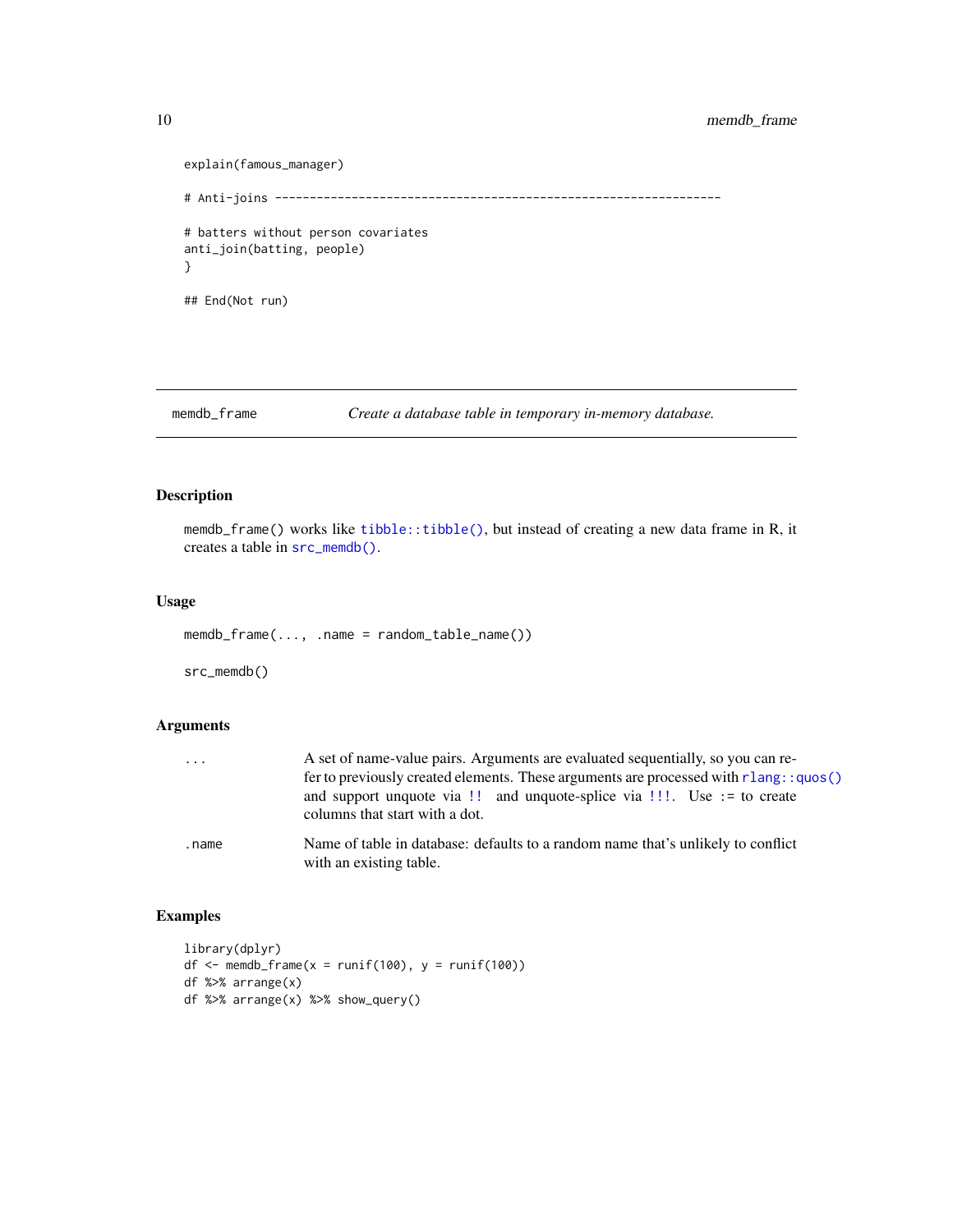<span id="page-10-0"></span>

remote\_name() gives the name remote table, or NULL if it's a query. remote\_query() gives the text of the query, and remote\_query\_plan() the query plan (as computed by the remote database). remote\_src() and remote\_con() give the dplyr source and DBI connection respectively.

#### Usage

```
remote_name(x)
remote_src(x)
remote_con(x)
remote_query(x)
remote_query_plan(x)
```
#### Arguments

x Remote table, currently must be a [tbl\\_sql.](#page-0-0)

#### Value

The value, or NULL if not remote table, or not applicable. For example, computed queries do not have a "name"

```
mf \le memdb_frame(x = 1:5, y = 5:1, .name = "blorp")
remote_name(mf)
remote_src(mf)
remote_con(mf)
remote_query(mf)
mf2 <- dplyr::filter(mf, x > 3)
remote_name(mf2)
remote_src(mf2)
remote_con(mf2)
remote_query(mf2)
```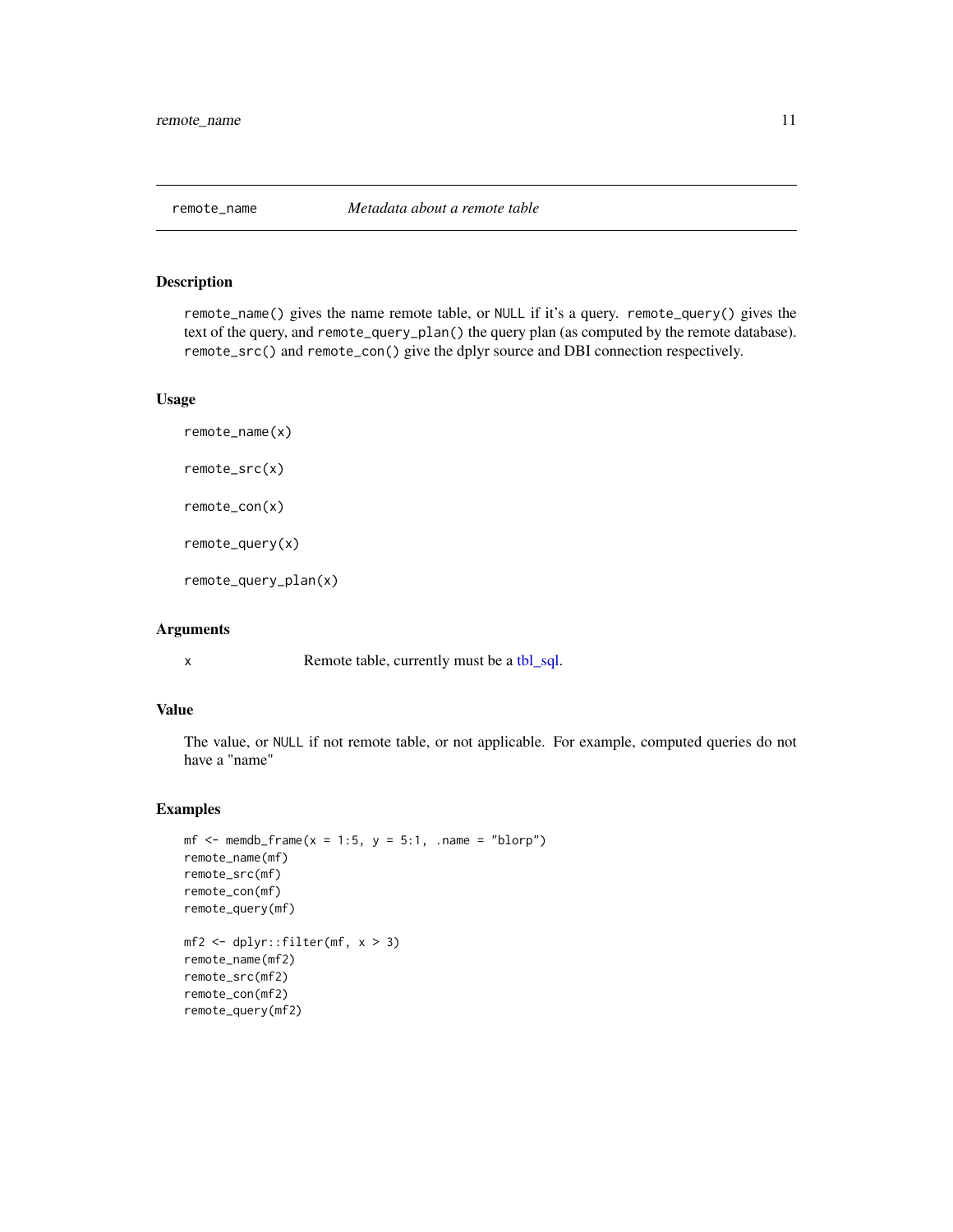<span id="page-11-1"></span><span id="page-11-0"></span>

These functions are critical when writing functions that translate R functions to sql functions. Typically a conversion function should escape all its inputs and return an sql object.

# Usage

 $sgl(\ldots)$ is.sql(x) as.sql(x)

# Arguments

| $\cdots$ | Character vectors that will be combined into a single SQL expression.<br>Object to coerce |  |
|----------|-------------------------------------------------------------------------------------------|--|
|          |                                                                                           |  |
| sql_expr | Generate SQL from R expressions                                                           |  |

# Description

Low-level building block for generating SQL from R expressions. Strings are escaped; names become bare SQL identifiers. User infix functions have % stripped.

# Usage

 $sal\_expr(x, con = sql\_current\_con())$ 

# Arguments

| X   | A quasiquoted expression                                                       |
|-----|--------------------------------------------------------------------------------|
| con | An optional database connection to control the details of the translation. The |
|     | default, NULL, generates ANSI SQL.                                             |

```
sal\_expr(f(x + 1))sql_expr(f("x", "y"))
sql_expr(f(x, y))
sql_expr(cast("x" %as% DECIMAL))
sql_expr(round(x) %::% numeric)
```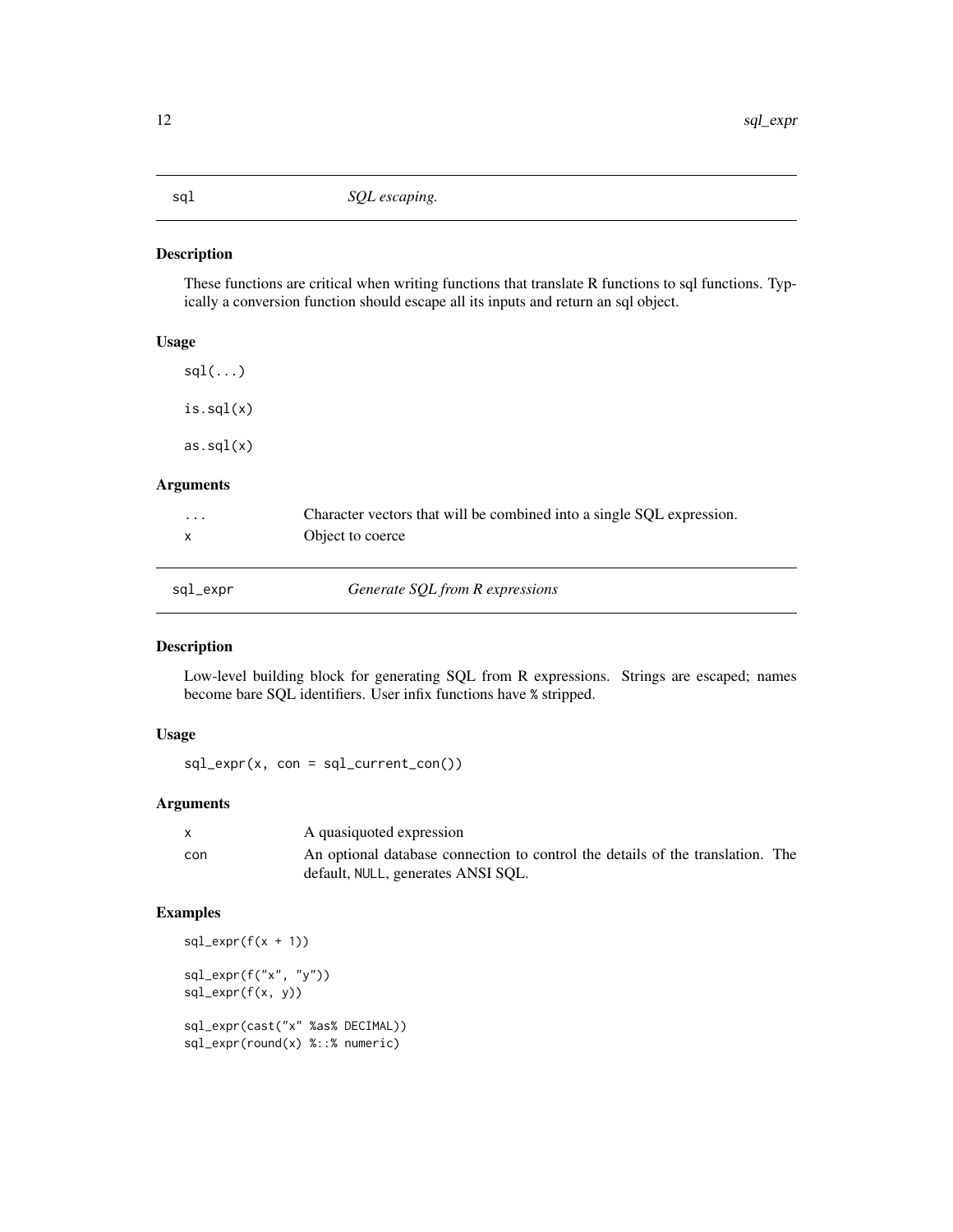<span id="page-12-0"></span>

src\_dbi() is a general dplyr backend that connects to any DBI driver. src\_memdb() connects to a temporary in-memory SQLite database, that's useful for testing and experimenting.

You can generate a tbl() directly from the DBI connection, or go via  $src\_dbi()$ .

#### Usage

src\_dbi(con, auto\_disconnect = FALSE)

## S3 method for class 'src\_dbi' tbl(src, from, ...)

# Arguments

| con             | An object that inherits from DBI::DBIConnection, typically generated by DBI::dbConnect                                                                                                                                  |
|-----------------|-------------------------------------------------------------------------------------------------------------------------------------------------------------------------------------------------------------------------|
| auto_disconnect |                                                                                                                                                                                                                         |
|                 | Should the connection be automatically closed when the src is deleted? Set to<br>TRUE if you initialize the connection the call to $src\_dbi()$ . Pass NA to auto-<br>disconnect but print a message when this happens. |
| src             | Either a src_dbi or DBIConnection                                                                                                                                                                                       |
| from            | Either a string (giving a table name) or literal $sq1()$ .                                                                                                                                                              |
| $\ddots$ .      | Needed for compatibility with generic; currently ignored.                                                                                                                                                               |

#### Details

All data manipulation on SQL tbls are lazy: they will not actually run the query or retrieve the data unless you ask for it: they all return a new tbl\_dbi object. Use [compute\(\)](#page-0-0) to run the query and save the results in a temporary in the database, or use [collect\(\)](#page-0-0) to retrieve the results to R. You can see the query with [show\\_query\(\)](#page-0-0).

For best performance, the database should have an index on the variables that you are grouping by. Use [explain\(\)](#page-0-0) to check that the database is using the indexes that you expect.

There is one exception:  $do()$  is not lazy since it must pull the data into R.

#### Value

An S3 object with class src\_dbi, src\_sql, src.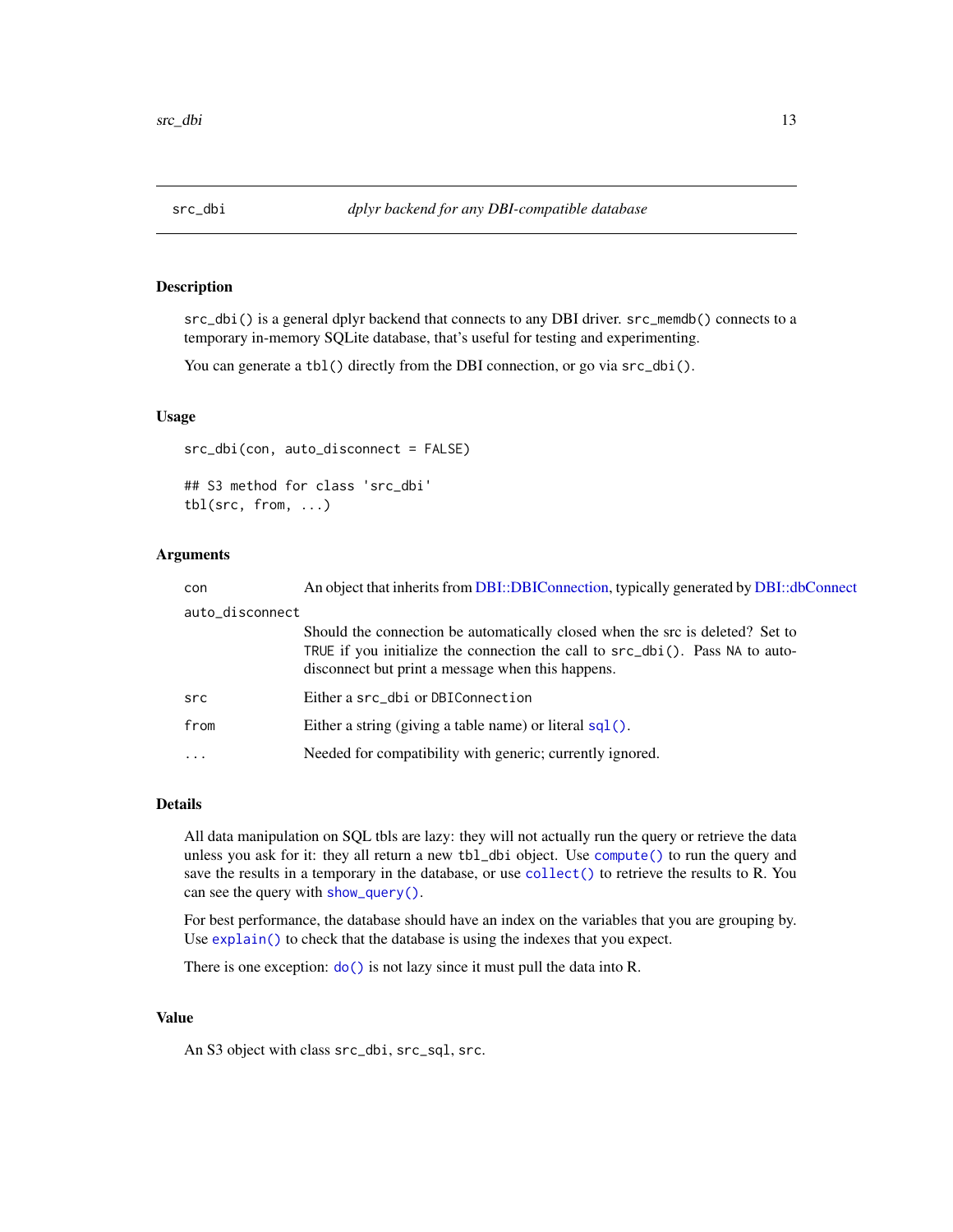```
# Basic connection using DBI -------------------------------------------
library(dplyr)
con <- DBI::dbConnect(RSQLite::SQLite(), ":memory:")
src <- src_dbi(con, auto_disconnect = TRUE)
# Add some data
copy_to(src, mtcars)
src
DBI::dbListTables(con)
# To retrieve a single table from a source, use `tbl()`
src %>% tbl("mtcars")
# You can also use pass raw SQL if you want a more sophisticated query
src %>% tbl(sql("SELECT * FROM mtcars WHERE cyl = 8"))
# Alternatively, you can use the `src_sqlite()` helper
src2 <- src_sqlite(":memory:", create = TRUE)
# If you just want a temporary in-memory database, use src_memdb()
src3 \leq src_meandb()# To show off the full features of dplyr's database integration,
# we'll use the Lahman database. lahman_sqlite() takes care of
# creating the database.
if (has_lahman("sqlite")) {
lahman_p <- lahman_sqlite()
batting <- lahman_p %>% tbl("Batting")
batting
# Basic data manipulation verbs work in the same way as with a tibble
batting %>% filter(yearID > 2005, G > 130)
batting %>% select(playerID:lgID)
batting %>% arrange(playerID, desc(yearID))
batting \gg% summarise(G = mean(G), n = n())
# There are a few exceptions. For example, databases give integer results
# when dividing one integer by another. Multiply by 1 to fix the problem
batting %>%
  select(playerID:lgID, AB, R, G) %>%
  mutate(
  R_{per\_game1} = R / G,
   R_{per\_game2} = R * 1.0 / G)
# All operations are lazy: they don't do anything until you request the
# data, either by `print()`ing it (which shows the first ten rows),
# or by `collect()`ing the results locally.
system.time(recent <- filter(batting, yearID > 2010))
```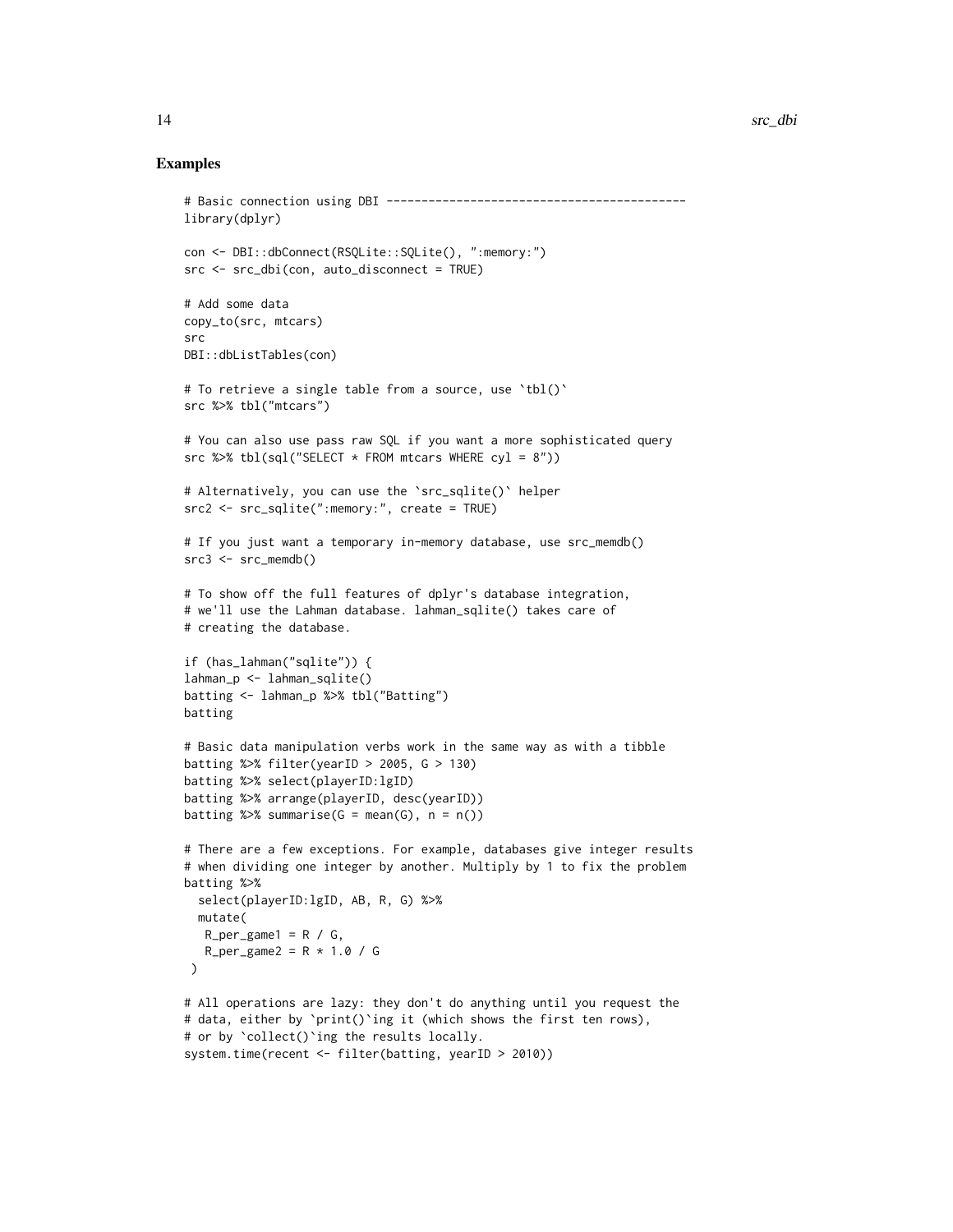# <span id="page-14-0"></span>translate\_sql 15

```
system.time(collect(recent))
# You can see the query that dplyr creates with show_query()
batting %>%
 filter(G > 0) %>%
 group_by(playerID) %>%
  summarise(n = n()) %>%
  show_query()
}
```
translate\_sql *Translate an expression to sql.*

# Description

Translate an expression to sql.

#### Usage

```
translate_sql(..., con = NULL, vars = character(), vars_group = NULL,
 vars_order = NULL, vars_frame = NULL, window = TRUE)
```

```
translate_sql_(dots, con = NULL, vars_group = NULL,
 vars_order = NULL, vars_frame = NULL, window = TRUE,
 context = list()
```
# Arguments

| $\ldots$ , dots | Expressions to translate. $translate\_sq1()$ automatically quotes them for you.<br>translate_sql_() expects a list of already quoted objects.                             |
|-----------------|---------------------------------------------------------------------------------------------------------------------------------------------------------------------------|
| con             | An optional database connection to control the details of the translation. The<br>default, NULL, generates ANSI SQL.                                                      |
| vars            | Deprecated. Now call partial_eval() directly.                                                                                                                             |
|                 | vars_group, vars_order, vars_frame<br>Parameters used in the OVER expression of windowed functions.                                                                       |
| window          | Use FALSE to suppress generation of the OVER statement used for window func-<br>tions. This is necessary when generating SQL for a grouped summary.                       |
| context         | Use to carry information for special translation cases. For example, MS SQL<br>needs a different conversion for is.na() in WHERE vs. SELECT clauses. Ex-<br>pects a list. |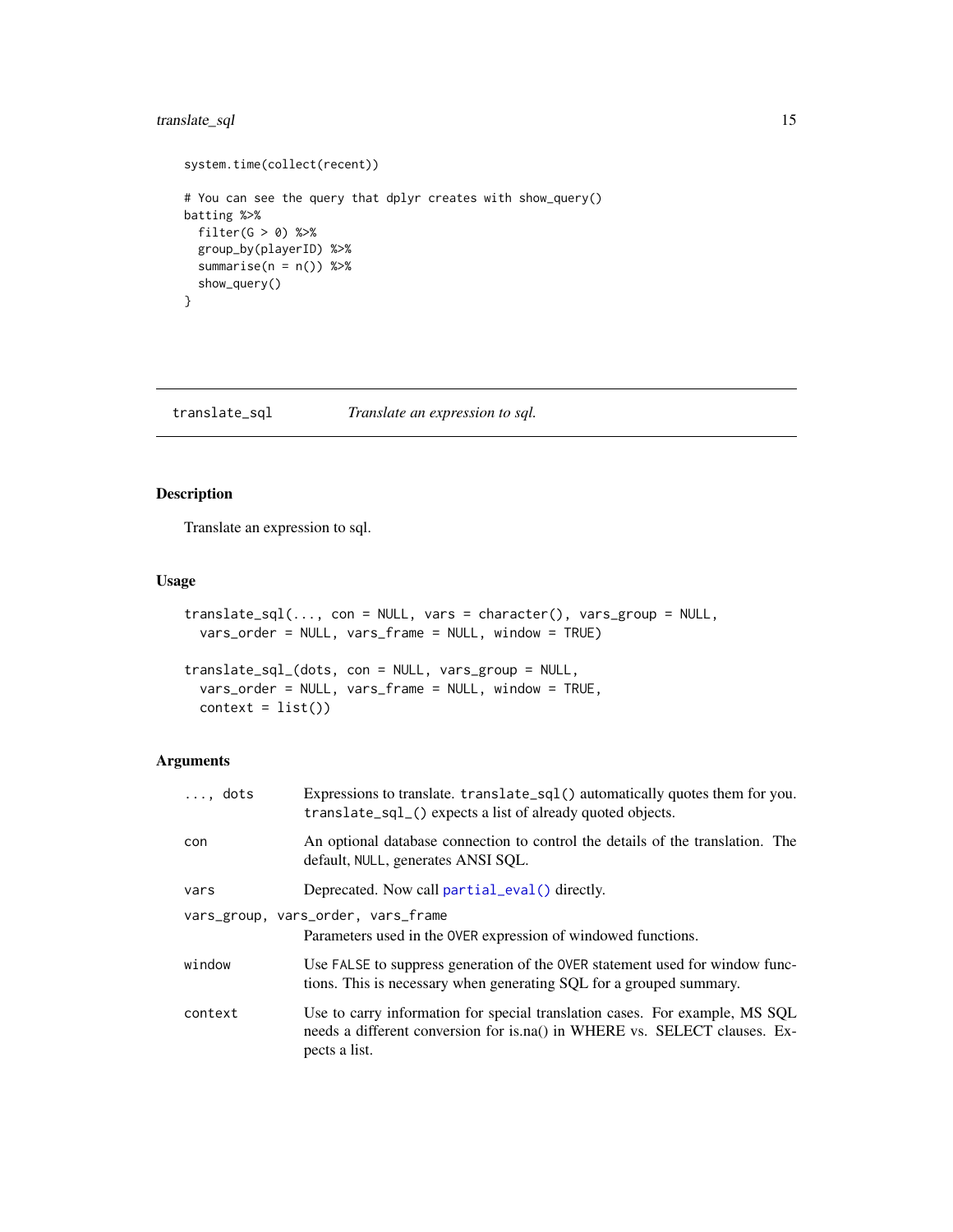#### <span id="page-15-0"></span>Base translation

The base translator, base\_sql, provides custom mappings for ! (to NOT), && and & to AND, || and | to OR, ^ to POWER, %>% to %, ceiling to CEIL, mean to AVG, var to VARIANCE, tolower to LOWER, toupper to UPPER and nchar to LENGTH.

c() and : keep their usual R behaviour so you can easily create vectors that are passed to sql.

All other functions will be preserved as is. R's infix functions (e.g. %like%) will be converted to their SQL equivalents (e.g. LIKE). You can use this to access SQL string concatenation: || is mapped to OR, but %||% is mapped to ||. To suppress this behaviour, and force errors immediately when dplyr doesn't know how to translate a function it encounters, using set the dplyr.strict\_sql option to TRUE.

You can also use  $\text{sgl}(\cdot)$  to insert a raw sql string.

#### SQLite translation

The SQLite variant currently only adds one additional function: a mapping from sd() to the SQL aggregation function STDEV.

```
# Regular maths is translated in a very straightforward way
translate_sql(x + 1)translate_sql(sin(x) + tan(y))# Note that all variable names are escaped
translate_sql(like == "x")# In ANSI SQL: "" quotes variable _names_, '' quotes strings
# Logical operators are converted to their sql equivalents
translate_sql(x < 5 & !(y >= 5))
# xor() doesn't have a direct SQL equivalent
translate_sql(xor(x, y))
# If is translated into case when
translate_sql(if (x > 5) "big" else "small")
# Infix functions are passed onto SQL with % removed
translate_sql(first %like% "Had%")
translate_sql(first %is% NULL)
translate_sql(first %in% c("John", "Roger", "Robert"))
# And be careful if you really want integers
translate_sql(x == 1)translate_sql(x == 1L)# If you have an already quoted object, use translate_sql_:
x \leq - quote(y + 1 / sin(t))
translate_sql_(list(x))
# Windowed translation --------------------------------------------
# Known window functions automatically get OVER()
```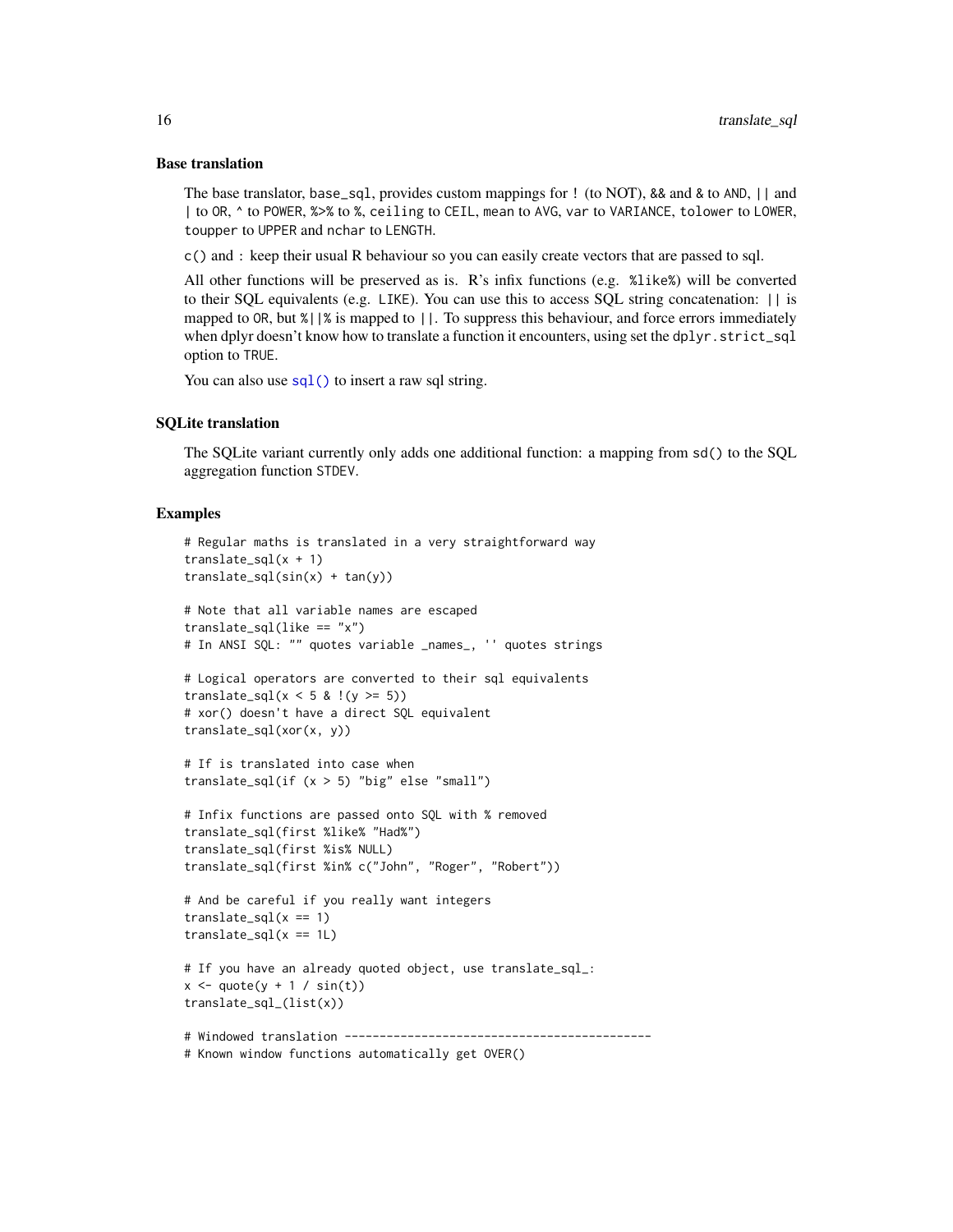# <span id="page-16-0"></span>window\_order 17

```
translate_sql(mpg > mean(mpg))
# Suppress this with window = FALSE
translate_sql(mpg > mean(mpg), window = FALSE)
# vars_group controls partition:
translate_sql(mpg > mean(mpg), vars_group = "cyl")
# and vars_order controls ordering for those functions that need it
translate_sql(cumsum(mpg))
translate_sql(cumsum(mpg), vars_order = "mpg")
```
window\_order *Override window order and frame*

# Description

Override window order and frame

#### Usage

```
window_order(.data, ...)
```
window\_frame(.data, from = -Inf, to = Inf)

#### Arguments

| .data                   | A remote tibble                  |
|-------------------------|----------------------------------|
| $\cdot$ $\cdot$ $\cdot$ | Name-value pairs of expressions. |
| from, to                | Bounds of the frame.             |

```
library(dplyr)
df <- lazy_frame(g = rep(1:2, each = 5), y = runif(10), z = 1:10)
```

```
df %>%
 window_order(y) %>%
 mutate(z = cumsum(y)) %sql_build()
```

```
df %>%
 group_by(g) %>%
 window_frame(-3, 0) %>%
 window_order(z) %>%
 mutate(z = sum(x)) %sql_build()
```